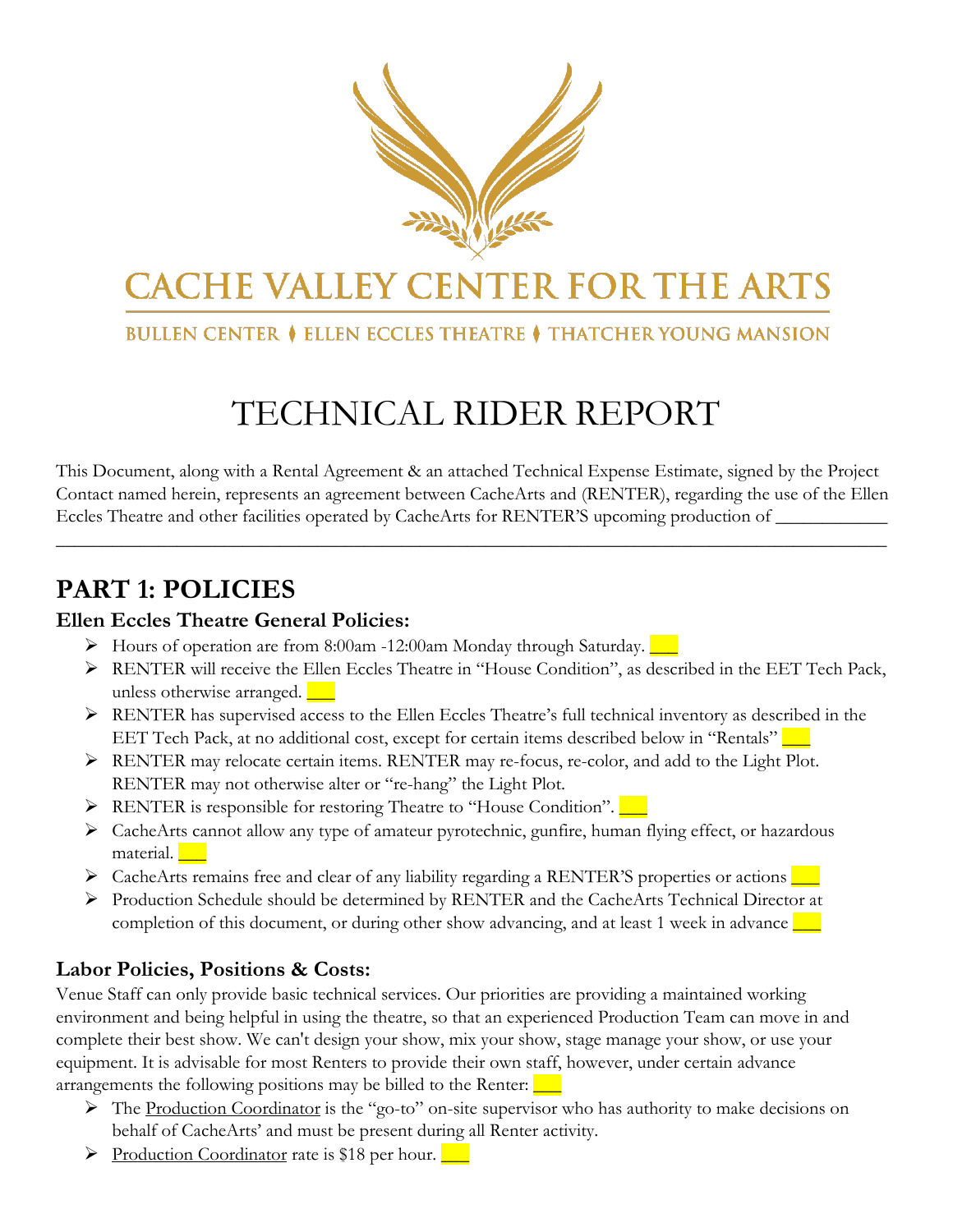- CacheArts is not a Labor Provider. Run Crews & all Production-specific labor should be provided by the RENTER.
- $\triangleright$  The following positions are limited & available by advance arrangement only:
- P Deck Manager: Calls CVCA's Run Crew's cues during Performances or Rehearsals at the Ellen Eccles Theatre when necessary. Is not a replacement for the RENTER'S Stage Manager or person that "knows the show". CVCA's Deck Manager cannot "learn the show". Companies with complex needs will usually employ a Stage Manager.
- Electrician: Sets up, runs, programs, and maintains CVCA's lights, lighting console, follow spots, cabling, and electronic devices. Can interface RENTER'S item with CVCA's electrical systems. Cannot "learn and design" a show. Can write simple lighting cues independently, within reason, during a rehearsal.
- Sound Engineer: Manages the use and run of CVCA's sound equipment. Can cable a RENTER'S item that interfaces with CVCA's sound system. Can run playback for a Renter, but can not do a live mix of musicals, plays, or bands.
- $\triangleright$  Fly: Manages rail operation, weight loading, rigging, electrical hang, drapery hang, and Grand Drape operation.
- Stagehand: Manages moving and setup of CVCA's physical properties. Can help RENTER push, roll, lift into place, hold, and do some "loose-pin-hinge" type assembly. Will not cut, drill, screw, nail, bolt, weld, staple, paint, alter or assemble any item provided by RENTER. Stagehands can "swing" to other departments as determined by Technical Director or Production Coordinator.
- $\triangleright$  A Fire Watch must be scheduled in advance and employed by CacheArts during any use of haze, fog, smoke or effects that may interrupt the normal function of optical smoke detectors.
- $\triangleright$  Rate for any above position is \$16 per hour.

#### **Rentals:**

- $\triangleright$  CacheArts Equipment rentals do not include setup.
- $\triangleright$  The Grand Piano may be rented for \$250 per day. Tunings will be charged to RENTER at cost + 10%.
- The Marley Dance floor may be rented for a one-time-per-Production fee of \$200. Tape will be billed to RENTER at cost.
- The LeMaitre Radiance water-based hazer may be rented for \$25 per day. Additional Expenses:
- $\triangleright$  CacheArts will provide general in-stock theatrical supplies, at cost. Other materials will be billed to RENTER.
- Pre-arranged setup fees may apply. Examples are: Orchestra Pit, Side Light Trees, etc.
- Restore fees will apply if Theatre is not restored to House Condition as determined by CacheArts.  $\Box$
- $\triangleright$  Rates for Restore are \$200 per day for Rental and \$25 per hour per person for Labor.
- Repair or damage fees may documented and applied.
- Shows using Haze, Fog, Smoke or other effects that interfere with normal smoke detector function are required by law to use CVCA's trained Fire Watch personnel.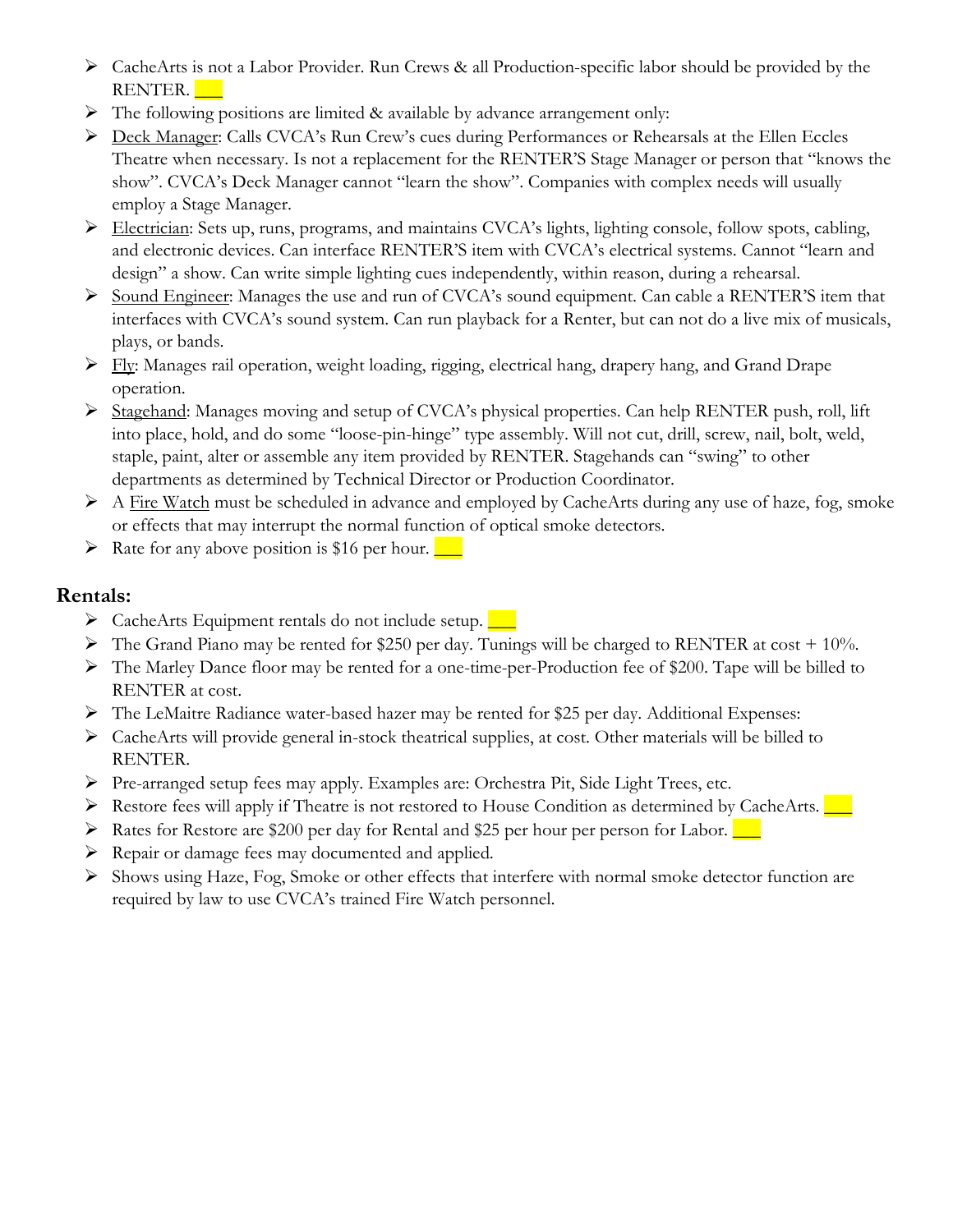## **PART 2: FORMS & ESTIMATE**

Attach EET Tech Pack. <u>We say a sailable at CacheArts.org/facility-rental</u>

- **EET** Specs
- **EET** Inventories
- EET Light Plot
- EET Circuit Map
- EET Lineset Schedule
- **EET** Groundplan
- **EET** Sectional
- EET House Condition Photos (pending).

Attach **Release** form. 1 (pending) Attach **Piano Rental** form. Attach **Technical Expense Estimate** spreadsheet.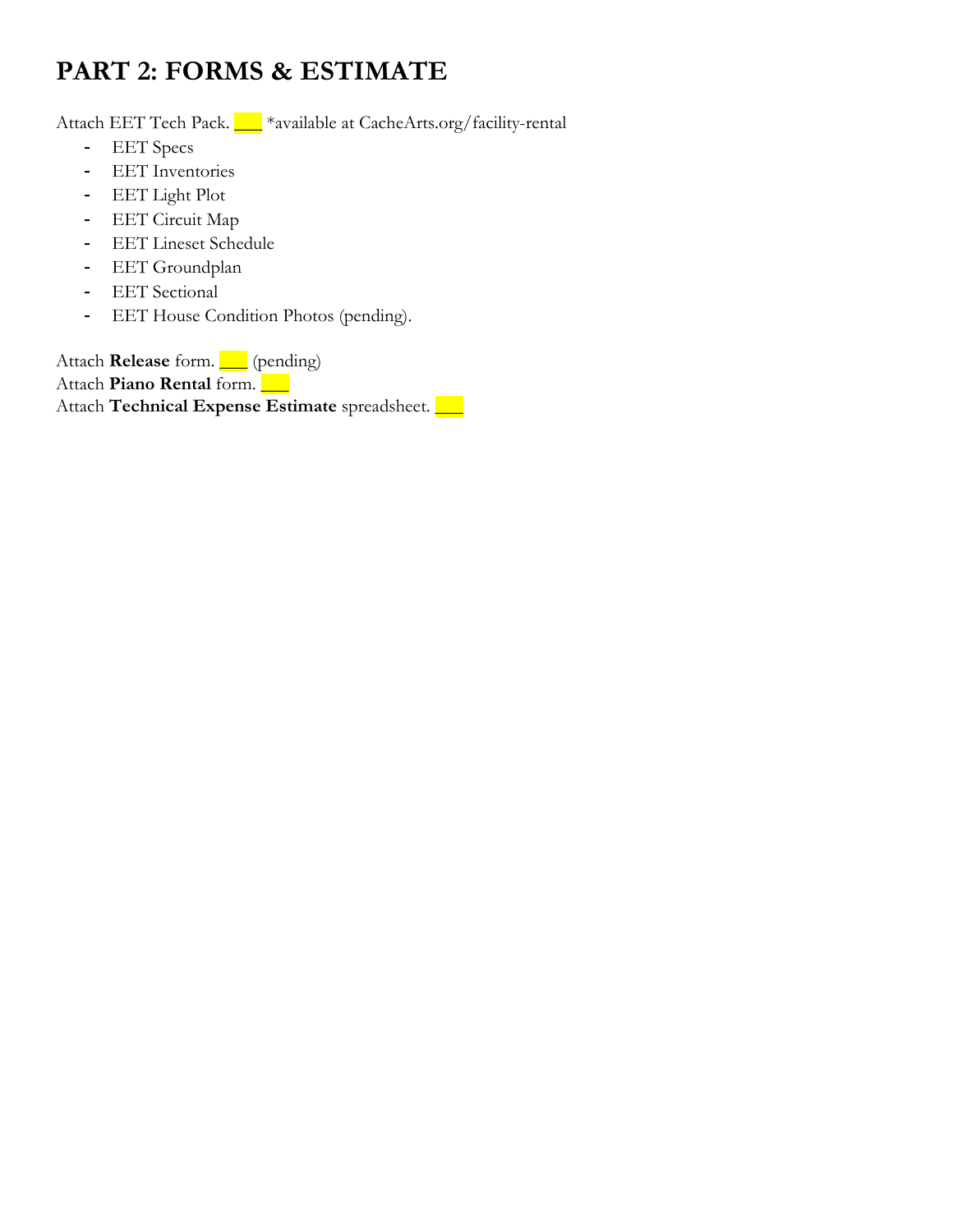### **PART 3: PRODUCTION INFORMATION**

### **Project Contact (s) with Fiscal Authority:**

| Must have fiscal decision making authority, and must be on-site or have a designee on-site for all billable |
|-------------------------------------------------------------------------------------------------------------|
| hourly work during RENTER'S residency in the theatre.                                                       |

| Schedule:      |                                                                                                                |
|----------------|----------------------------------------------------------------------------------------------------------------|
|                |                                                                                                                |
|                |                                                                                                                |
|                |                                                                                                                |
|                |                                                                                                                |
|                |                                                                                                                |
|                |                                                                                                                |
|                |                                                                                                                |
|                | Classes, Cast Parties, related events at The Center: ____________________________                              |
|                |                                                                                                                |
|                | Sound/Video recording or Photography by professional: □ Nes □ No<br>Where?                                     |
|                | Sound/Video recording or Photography allowed by audience members? □ Yes □ No                                   |
|                | Live orchestra? $\Box$ Yes $\Box$ No<br>Piano rental needed? $\Box$ Yes $\Box$ No                              |
|                | If yes, please complete attached Piano Rental Form.                                                            |
|                |                                                                                                                |
|                |                                                                                                                |
|                |                                                                                                                |
| Contacts:      |                                                                                                                |
|                | Technical Director/Scenic Designer/Foreperson: _________________________________                               |
|                | Phone:                                                                                                         |
| Stage Manager: |                                                                                                                |
|                | Email: Contained a local contains a local contains a local contained a local contains a local contains a local |
|                |                                                                                                                |
|                |                                                                                                                |
|                |                                                                                                                |
|                |                                                                                                                |